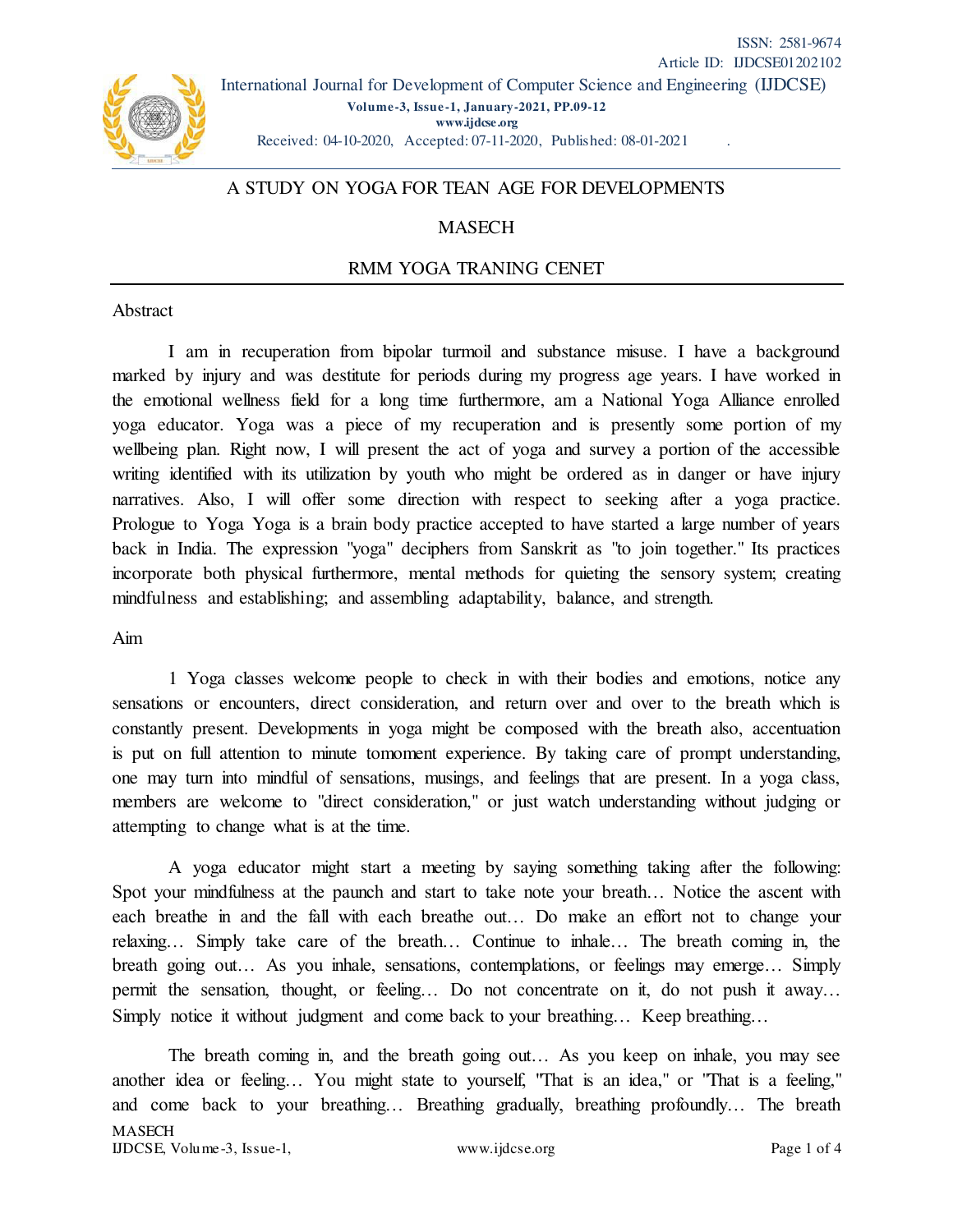constantly present… Whatever emerges, emerges… Breathe in and inhale out… Return your consideration over and over to the breath. Writing Review Studies that assess the advantages of yoga for youth are restricted.

One deliberate audit of the clinical writing on yoga and youth presumed that, while controlled considers seemed to give proof of yoga advantages to emotional well-being and social issues, methodological issues forestalled solid conclusions.

2 Another audit of the writing inferred that the advancement of self-guideline capacities is a key segment of the adequacy of yoga for youth. Yoga practice encourages youth create abilities to control what's more, quiet their bodies and emotions.

3 Two remarkable examinations discovered measurably critical impacts of yoga on members' view of prosperity, positive self-respect, and enthusiastic guideline aptitudes contrasted with those in charge gatherings. Enhancements in such observations and aptitudes may decrease the dangers of creating side effects of melancholy what's more, uneasiness. The two examinations were pilots of school-based yoga programs being assessed as anticipation strategies.

4,5 Yoga for Treating Trauma The act of yoga for treating injury issues is based on the reason that injury influences the body, mind, and soul and that all must be occupied with the recuperating procedure. Yoga is a procedure for tending to injury comprehensively and for building up an empathetic relationship with the body.6 The Trauma Center at Justice Resource Institute in Massachusetts has adjusted a type of yoga for damaged youth in private treatment and has encouraged gatherings in three projects since 2003.

A focal adjustment comprises of guidance to members that they don't need to do any stances that they would prefer not to do. The educators accept that a significant part of injury recuperation is the activity of decision to recover responsibility for experience.

7 Road Yoga is a Portland, Oregon-based association whose volunteer educators lead yoga classes for youth who are destitute, in danger, or in covers. Road Yoga has extra locales in Seattle, New York, and San Diego.

Educators, who must experience a unique preparing, are informed that the greater part of the people served have a past filled with injury and have injury recollections or on the other hand impacts put away in their bodies.

The way of thinking behind Street Yoga is that individuals should be at home in their bodies in request to live well and that through a yoga practice, youth can make calm, safe spots to experience their bodies, minds, and feelings.8 Their approach stresses building quality and self-assuredness with a feeling of wellbeing as the first need.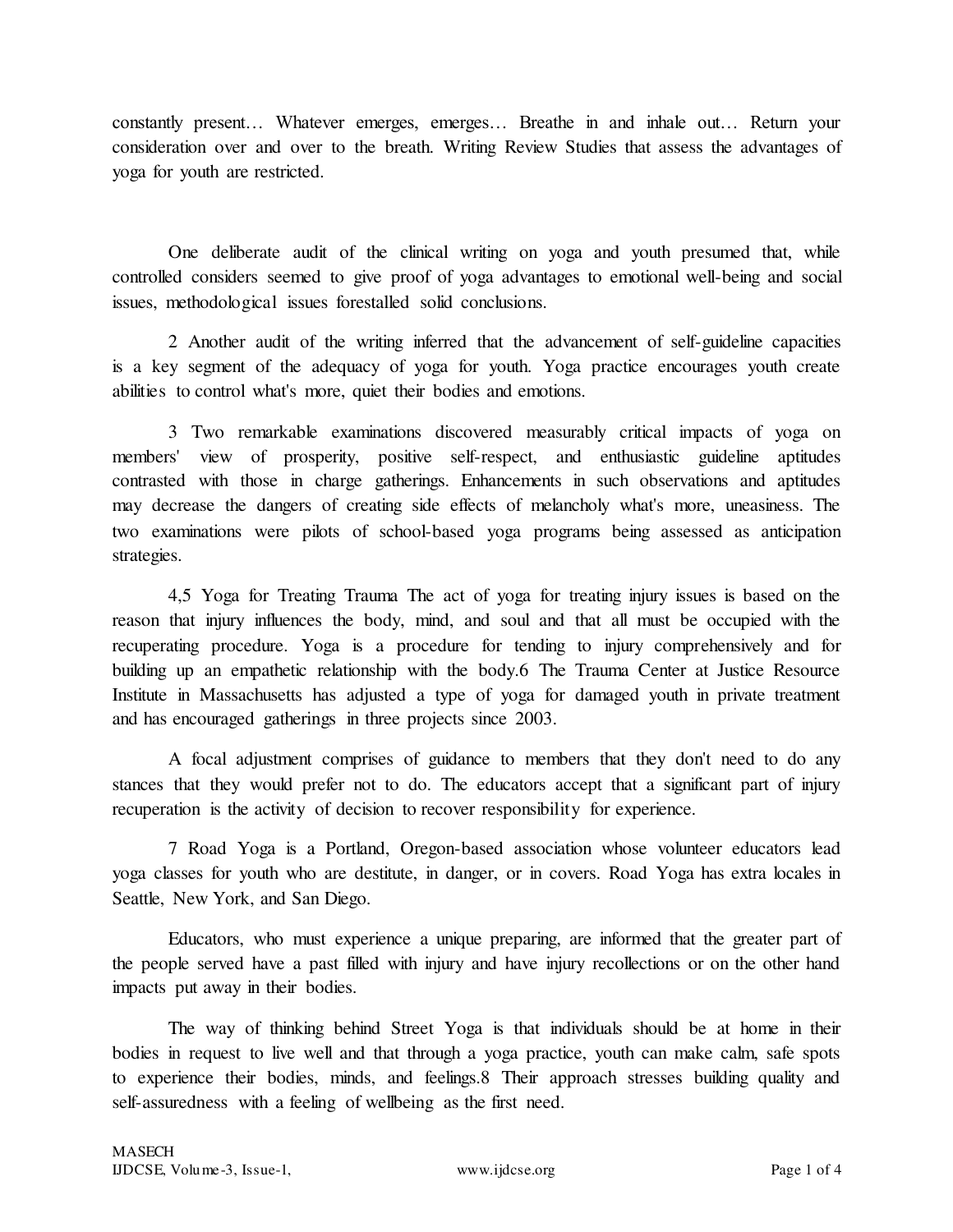Wellbeing is made by a slow and careful act of yoga that permits professionals to get mindful of their physiological encounters and recover a sense of power over their bodies. Members are asked to work out decision and see bearings gave in class as proposals that they may decide to decay.

In one result investigation of a class for female youth who had endure sexual injury, 85% of members announced that yoga had driven them to feel increasingly enthusiastic, more joyful, progressively engaged, and less apprehensive and tense; 85% additionally concurred with articulations that yoga helped them figure out how to have a sense of security in their bodies.

9 The National Child Traumatic Stress Network (NCTSN), financed by the Substance Abuse and Mental Health Services Organization (SAMHSA), comprises of 69 locales in which specialists and clinicians deal with injury explicit Proof Based Treatments (EBTs) and promising practices. The NCTSN has distinguished center segments of complex injury intercession that incorporate reestablishing a feeling of security, upgrading self-guideline, and creating capacity to coordinate one's attention.

10 A center gathering of NCTSN clinicians talked to the need to take part in pretreatment work or adjustment of youth with injury accounts before controlling EBTs. Most pretreatment techniques named by these clinicians included structure self-guideline abilities through such practices as yoga.11 The Science of Yoga Three late examinations have investigated the neurochemistry of yoga practice. One alloted people to one of three trial conditions: yoga, move, or a benchmark group of no mediation. The specialists at that point estimated changes in salivary cortisol levels (elevated levels of the hormone cortisol are related with pressure and tension). Just in the yoga intercession were members found to have essentially diminished cortisol levels.

12 In an examination that thought about people who took an interest in yoga for about two months to a benchmark group, anatomical attractive reverberation (MR) pictures demonstrated increments in cerebrum dark issue in the hippocampus also, cerebellum, mind locales engaged with memory and passionate guideline. Despondency, uneasiness, and posttraumatic stress issue are among the psychological wellbeing conditions that are related with diminished thickness or volume of the hippocampus. While the cerebellum is most popular for capacities identified with coordination and engine control, it plays a noteworthy job in the guideline of feeling as well.

13 Another study found that, contrasted with a benchmark group, yoga members encountered a factually huge increment in cerebrum GABA levels after each one hour meeting of yoga (lower GABA levels are related with state of mind and tension disorders).14 These investigations are giving target documentation of what yoga specialists have been announcing for a considerable length of time: yoga leads to advantageous changes. The science has all the earmarks of being getting up to the knowledge in the yoga networks. require a taught practice.